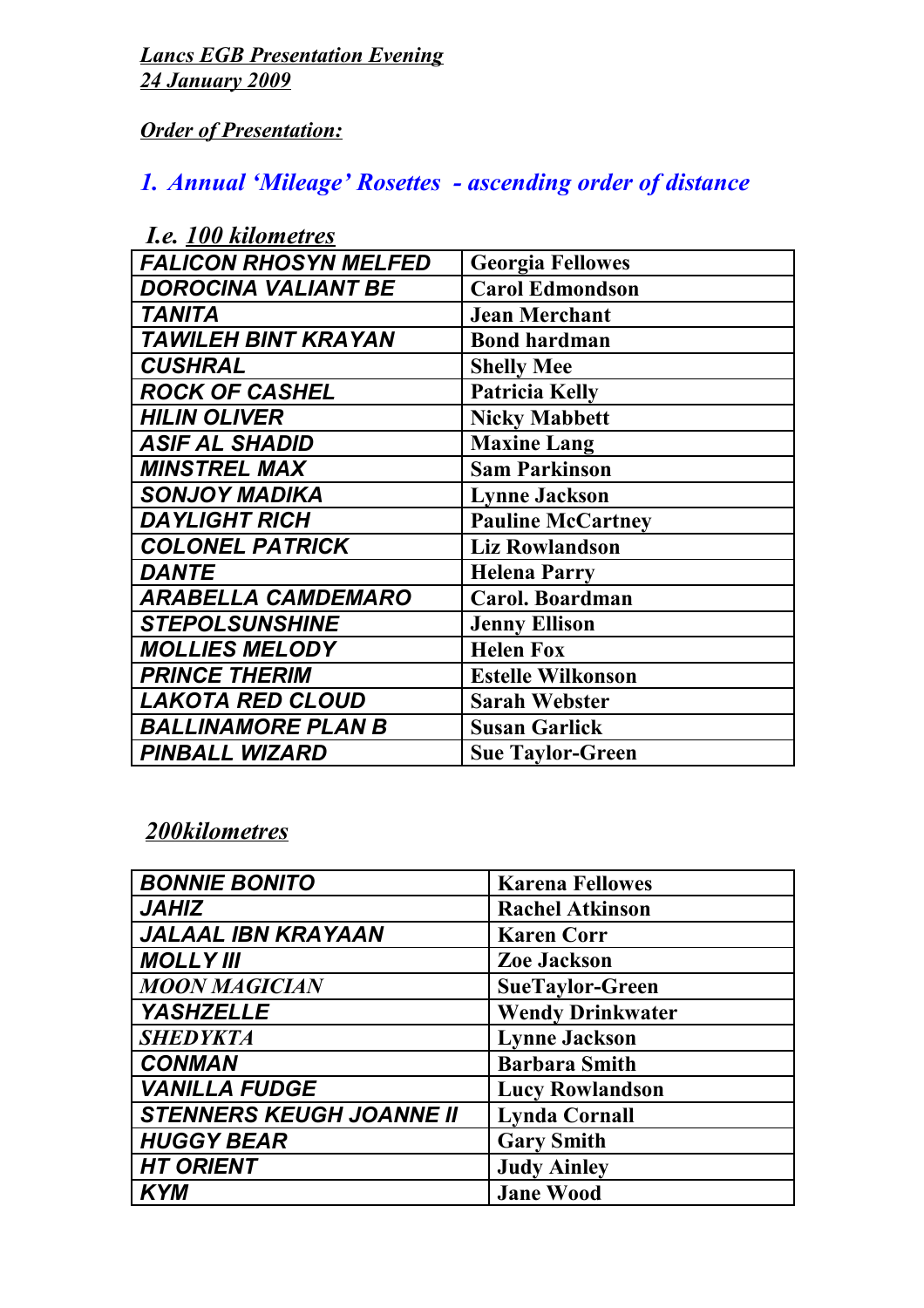*300kilometres:*

| <b>RASSAM</b>            | <b>Anne Booth</b>          |
|--------------------------|----------------------------|
| <b>ESTA LEAH</b>         | <b>Jackie Lloyd</b>        |
| <b>OAKTHWAITE SAMARA</b> | <b>Rachael Atkinson</b>    |
| <b>FRISBEE</b>           | <b>Kate Atkinson</b>       |
| <b>ZORRO NAZEERO</b>     | <b>Evelyn Helme</b>        |
| <b>MARADAY MYSTERON</b>  | <b>Linda Cowperthwaite</b> |
| <b>CAS ELDAMAH</b>       | <b>Janet Bebbington</b>    |
| <b>ROSEHIP OF FLEURS</b> | <b>Betty Paul</b>          |
| <b>WHISPERING WILLOW</b> | <b>Glenda Griffin</b>      |

 *4oo kilometres:*

| JEWEL                   | <b>Philip Rice</b>      |
|-------------------------|-------------------------|
| <i>YEALAND HOOPLA</i>   | <b>April Ngei</b>       |
| ROCCO !                 | <b>Rosemary Hogarth</b> |
| <b>BEAUTY OF BAL</b>    | <b>Jenny Rand</b>       |
| <i>TOISEACH FEASGAR</i> | <b>Betty Paul</b>       |

*5oo kilometres: highest distance this year!*

*500kilometres:*

| <b>ELINA OF RUSHBANK</b> | Dawson |
|--------------------------|--------|
|--------------------------|--------|

*6oo km – the highest distance this year!*

*VANASH and RACHAEL ATKINSON*

*\*\*\*\*\*\*\*\*\*\**

*2. Cumulative Rosettes - - ascending order of distance*

*1000 kilometres* **Asif Al Shadid Maxine Lang**

**Zoe Jackson**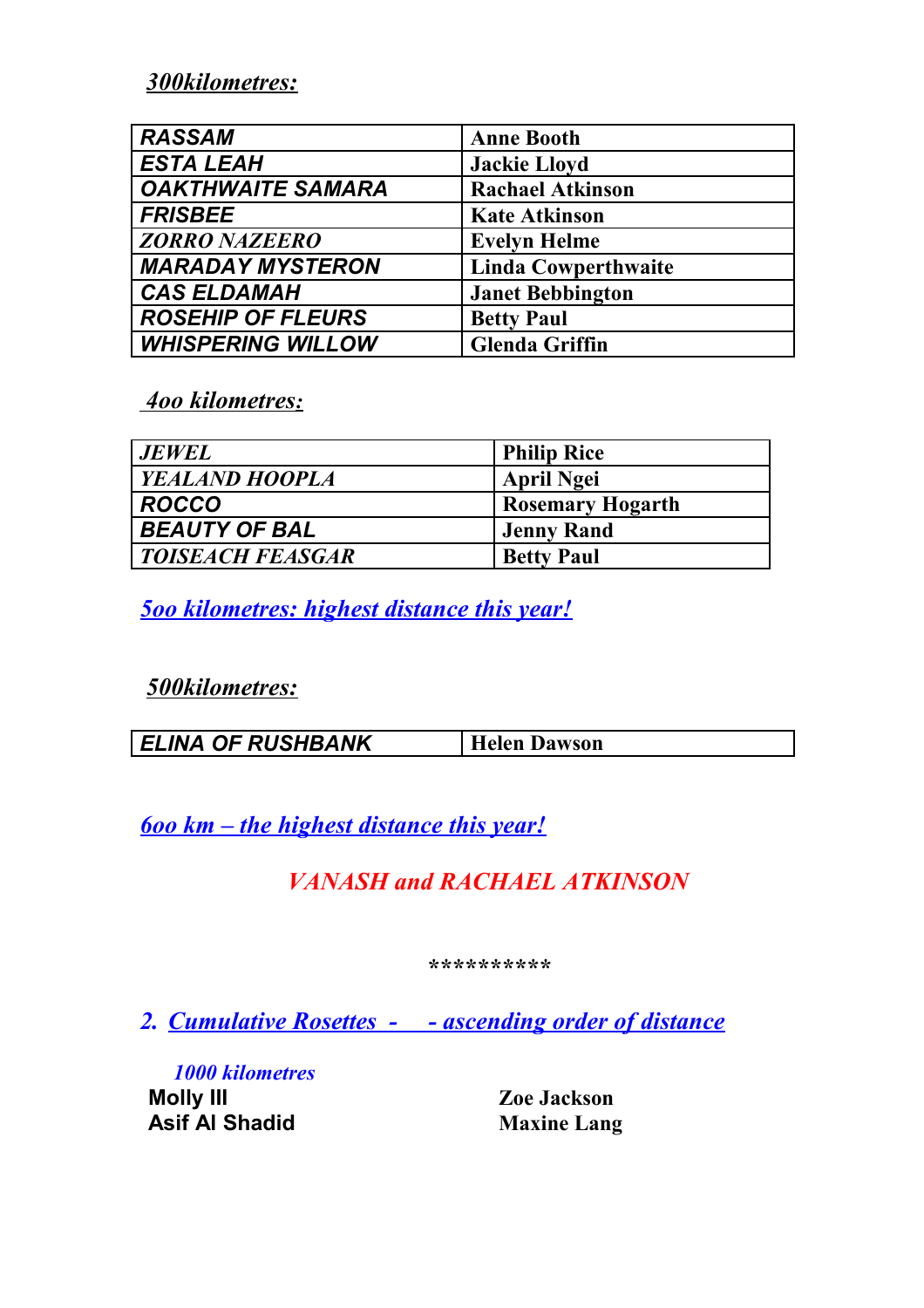*2000 kilometres*

*3000 kilometres*

| .                    |                         |
|----------------------|-------------------------|
| <b>MOON MAGICIAN</b> | <b>Sue Taylor-Green</b> |
|                      |                         |

 *5000 kilometres*

| <b>Evelyn Helme</b> | <b>ZORRO NAZEERO</b> |
|---------------------|----------------------|
|                     |                      |

*Trophies for Non-Competitive Rides*

- *3. Lancashire Rosebud Trophy* **completed the greatest number of Non-Competitive kilometres awarded to the best Horse or Pony ridden by a Junior Rider**
- *1 st April Ngei Yealand Hoopla*  $2<sub>nd</sub>$ *Nicky Mabbett* Hilin Oliver
- *4. Lancashire Rose Trophy* **Awarded to the best Horse or Pony ridden by a Senior Rider, which has successfully completed the greatest number of noncompetitive kms in EGB Lancs Group Social Rides**
- *1 st Jenny Rand Beauty of Bal*  $2<sup>nd</sup>$ *nd Rosemary Hogarth Rocco 3 Retty Paul rotation rotational <b><i>rotational Toiseach Feasgar 4 Colin Proctor & Maxine Braithwaite* Rosehip of Fleurs *5 th Janet Bebbington Cas Eldamah 6 Glenda Griffin* Whispering Willow
- *5. April Primrose* **Awarded to the Veteran Rider who is 60 years of age and older who has successfully completed the greatest number of kms in EGB Lancs Group Social Rides**
- *4 th Barbara Smith*
- *3 Wendy Drinkwater*
- $2<sup>nd</sup>$ *Betty Paul*
- *1* **Rosemary Hogarth**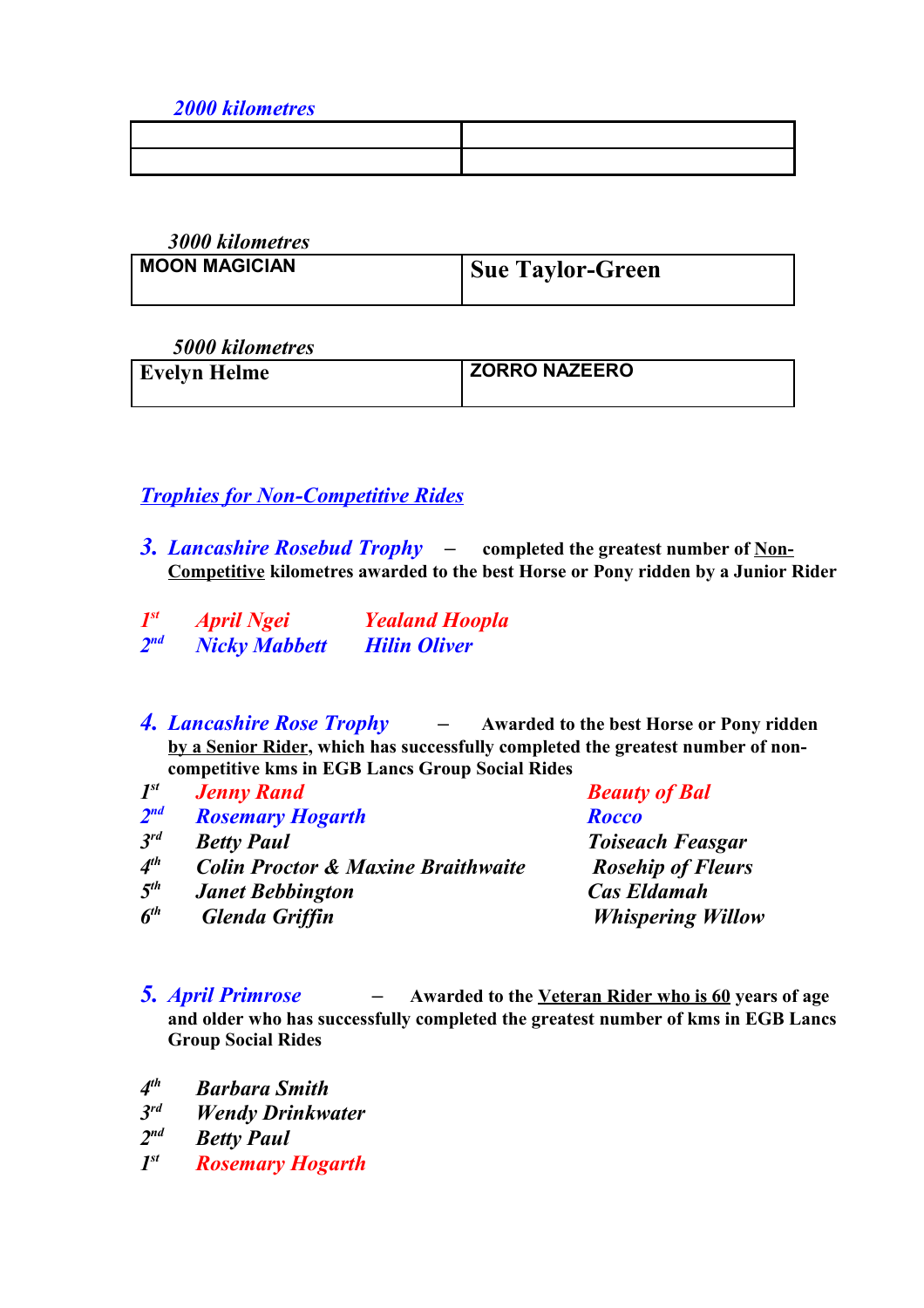*6. Pendle Salver –* **to the best Veteran non-competitive Horse or** 

**Pony, which is 18 years of age and older which has successfully completed the greatest number of non-competitive kms in EGB Lancs Group Rides**

| $6^{th}$        | <b>Jean Merchant</b>    | <b>Tanita</b>         |
|-----------------|-------------------------|-----------------------|
| $5^{th}$        | <b>Maxine Lang</b>      | <b>Asif Al Shadid</b> |
| 4th             | <b>Lynne Jackson</b>    | <b>Shedykta</b>       |
| 3 <sup>rd</sup> | <b>Gary Smith</b>       | <b>Huggy</b> bear     |
| $2^{nd}$        | <b>Jane Wood</b>        | Kym                   |
| $I^{st}$        | <b>Wendy Drinkwater</b> | <b>Yashzelle</b>      |

*7. Arab Cup –* **Awarded to the best Horse or Pony which is registered with the Arab Horse Society as a Pure, Part-bred or Anglo Arab, and which has successfully completed the greatest number of non-competitive kms in EGB Lancs Group Rides**  $6<sup>th</sup>$   $\overrightarrow{I}$ 

|                 | 6 <sup>th</sup> Lynne Jackson | <b>Shedykta</b>    |
|-----------------|-------------------------------|--------------------|
| 5 <sup>th</sup> | <b>Wendy Drinkwater</b>       | <b>Yashzelle</b>   |
| A <sup>th</sup> | <b>Jackie Lloyd</b>           | <b>Esta Leah</b>   |
| $3^{rd}$        | <b>Judy Ainley</b>            | <b>HT</b> Orient   |
| 2 <sup>nd</sup> | <b>Janet Bebbington</b>       | <b>Cas Eldamah</b> |
| $I^{st}$        | <b>Rosemary Hogarth</b>       | Rocco              |

*8. Tarka Trophy –* **For the best coloured Horse or Pony, which has successfully completed the greatest number of kms in all classes of EGB Lancs approved competitive and non-competitive rides. All rides to count. Only piebald and skewbald horses and ponies are eligible.**

 $2<sup>nd</sup>$ *nd Jane Wood Kym 1 st Glenda Griffin Whispering Willow*

- *9. Winston Memorial* **Awarded to the rider, new to Long Distance Riding in their first registered season, who has successfully completed the greatest number of kms in all classes of EGB Lancs approved competitive and non-competitive rides. Rider not to have ever been previously registered with any other endurance society**  *1 st Lucy Rowlandson*
- *10. Collee Memorial* **Awarded to the best Veteran Horse or Pony who is 18 years of age and older (1st January), which has successfully completed the greatest number kms, in all classes of EGB competitive rides. All competitive kms to count.**

 *1st Jean Merchant Tanita*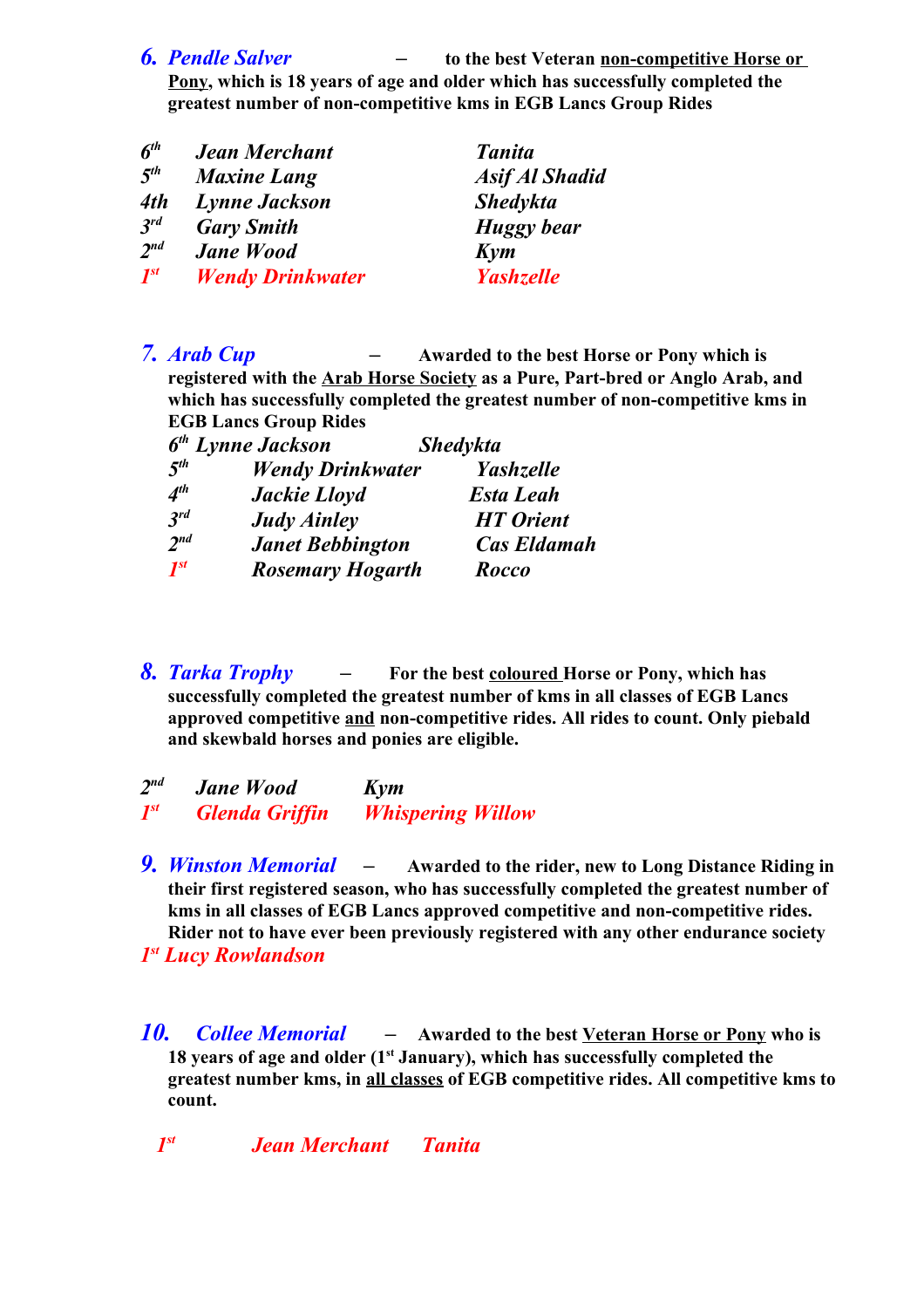*Winston Memorial Trophy - for rider new to long distance in their first year registeredas a member of the society*

## *Competitive Trophies…………*

- *11. Helme Trophy* **Awarded to the best competitive Horse or Pony gaining the highest number of points when ridden by a Junior Rider aged 8 to 17 years old), in graded rides only**
	- *1 st Frisbee Kate Atkinson*
- *12. Young Rider Trophy* **Awarded to the best competitive Horse or Pony gaining highest number of points when ridden by a Young Rider, aged 14 to 21years old ).**

*Sadly Not awarded this year!!!!!!! No contenders*

*13. Novice Trophy –* **Awarded to the best competitive Horse or Pony gaining the highest number of points in it's first season registered as a Novice horse/pony. Not to have previously competed in any other type of competitive ride, and not to have competed in rides of a distance greater than 45 km, with this or any other society, in this or in any previous season. In line with National Novice classification, only horses and ponies taking the 'slow track' novice route will be** 

| $2^{nd}$ | <b>Maraday Mysteron</b>   | Linda Cowperthwaite     |
|----------|---------------------------|-------------------------|
| $I^{st}$ | <b>Oakthwaite Samsara</b> | <b>Rachael Atkinson</b> |

*14. Willowsweet Trophy –* **Awarded to the best competitive Horse or Pony, seven years of age and under (on the 1st January), gaining the highest number of points in all types of EGB competitive rides.** 

| $2^{nd}$                           | Jalaal Ibn Krayaan        | <b>Karen Corr</b>      |
|------------------------------------|---------------------------|------------------------|
| $\boldsymbol{l}^{\boldsymbol{st}}$ | <b>Oakthwaite Samsara</b> | <b>Rachel Atkinson</b> |

*15. AHS Cup –* **Awarded to the best competitive Horse or Pony which is registered with the Arab Horse Society as a Pure, Part-Bred, or Anglo Arab, which has gained the highest number of points in all classes of EGB competitive rides..** 

| 6 <sup>th</sup> | <b>Jewel</b>             | <b>Philip Rice</b>      |
|-----------------|--------------------------|-------------------------|
| 5 <sup>th</sup> | Jahiz                    | <b>Rachael Atkinson</b> |
| 4 <sup>th</sup> | <b>Oakthwaite Samsar</b> | <b>Rachael Atkinson</b> |
| 3 <sup>rd</sup> | <b>Elina of Rushbank</b> | <b>Helen Dawson</b>     |
| 2 <sup>nd</sup> | <b>Rassam</b>            | <b>Ann Booth</b>        |
| 1 <sup>st</sup> | Vanash                   | <b>Rachel Atkinson</b>  |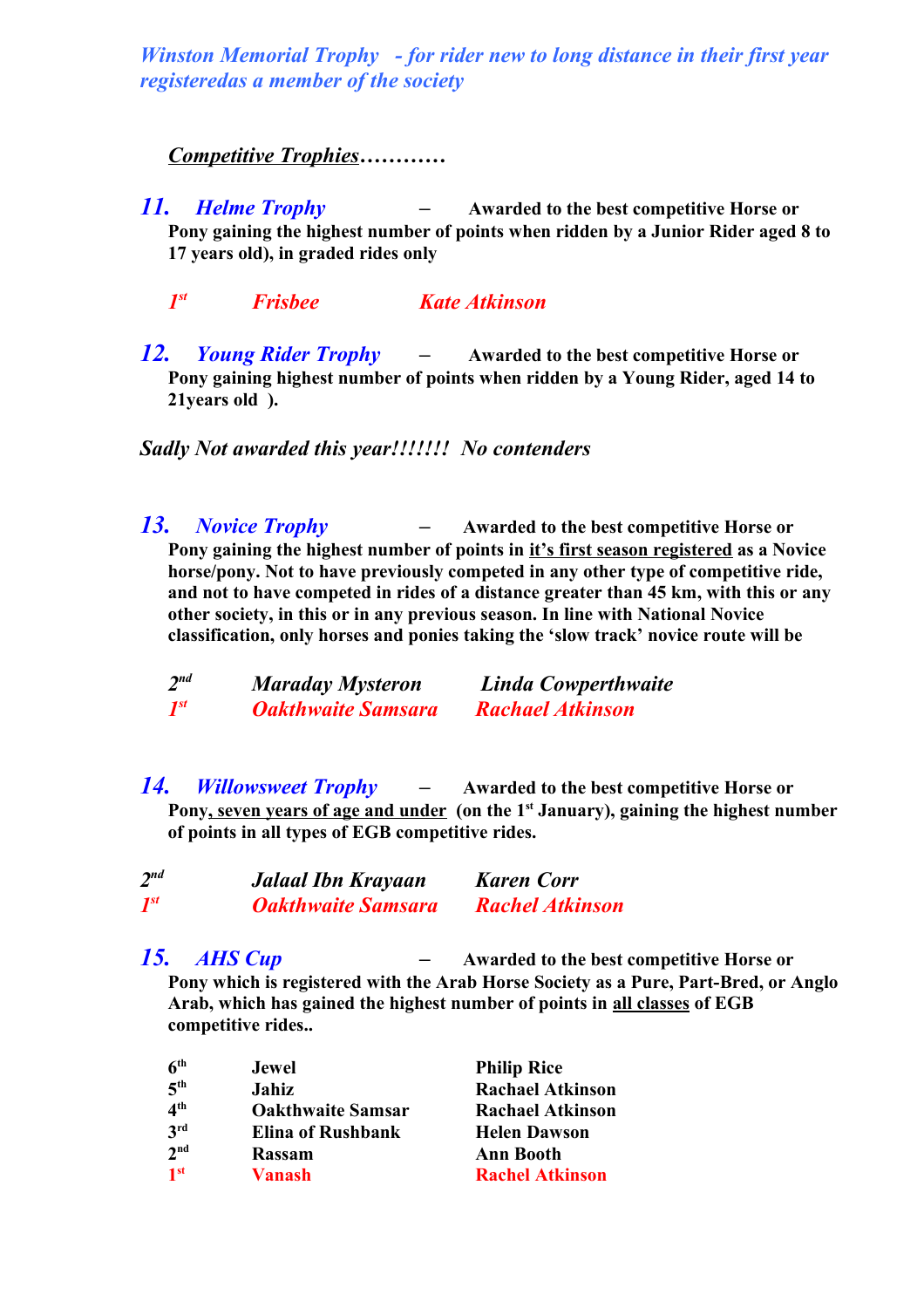*16. Norah Trophy –* **Awarded to the best competitive Horse or Pony other than Pure, Part or Anglo Arabs either registered or not registered, gaining the highest number of points in all types of EGB competitive rides.** 

| $2^{nd}$ | <b>Molly III</b> | <b>Zoe Jackson</b>   |
|----------|------------------|----------------------|
| $I^{st}$ | <b>Frisbee</b>   | <b>Kate Atkinson</b> |

*17. Cumbria Za Trophy –* **Awarded to the best competitive Horse or Pony, gaining the highest number of points in Set Speed and Graded Rides of 45 km (27 miles) and under only, when ridden by a senior rider..**

| 6 <sup>th</sup> | <b>Zorro Nazeero</b>      | <b>Evelyn Helme</b>        |
|-----------------|---------------------------|----------------------------|
| 5 <sup>th</sup> | <b>Molly III</b>          | <b>Zoe Jackson</b>         |
| 4 <sup>th</sup> | <b>Elina of Rushbank</b>  | <b>Helen Dawson</b>        |
| 3 <sup>rd</sup> | <b>Maraday Mysteron</b>   | <b>Linda Cowperthwaite</b> |
| 2 <sup>nd</sup> | <b>Oakthwaite Samsara</b> | <b>Rachael Atkinson</b>    |
| 1 <sup>s</sup>  | <b>Jewel</b>              | <b>Philip Rice</b>         |

*18. Graded Ride Champion –* **Awarded to the best competitive Horse or Pony achieving the highest number of points in EGB Graded Rides when ridden by a senior rider. Intermediate and Advanced horses are eligible, but the horse/pony must not have competed in any Endurance Rides (ER classes) in the current season. Any distance to count.**

| $6^{th}$ | <b>Jalaal Ibn Krayan</b> | <b>Karen Corr</b>         |
|----------|--------------------------|---------------------------|
| $5^{th}$ | <b>Rachael Atkinson</b>  | <b>Oakthwaite Samsara</b> |
| $4^{th}$ | <b>Rachael Atkinson</b>  | Jahiz                     |
| $3^{rd}$ | <b>Philip Rice</b>       | <b>Jewel</b>              |
| $2^{nd}$ | <b>Helen Dawson</b>      | <b>Elina of Rushbank</b>  |
| $I^{st}$ | <b>Anne Booth</b>        | <b>Rassam</b>             |

*19. Endurance Champion –* **For the best Endurance Horse or Pony, gaining highest number of points in EGB Endurance Rides only (all ER classes) only.** 

*1 st Rachael Atkinson Vanash*

*20. Highpoint Champion –* **Awarded to the overall champion competitive Horse or Pony, gaining the highest number of points achieved in any types of EGB competitive ride. Best 10 rides to count.**

| $10^{th}$       | <b>Zorro Nazeero</b>      | <b>Evelyn Helme</b>        |
|-----------------|---------------------------|----------------------------|
| $q^{th}$        | <b>Jewel</b>              | <b>Philip Rice</b>         |
| $8^{th}$        | <b>Maraday Mysteron</b>   | <b>Linda Cowperthwaite</b> |
| 7 <sup>th</sup> | <b>Jalaal Ibn Krayan</b>  | <b>Karen Corr</b>          |
| $6^{th}$        | Jahiz                     | <b>Rachael Atkinson</b>    |
| $5^{th}$        | <b>Oakthwaite Samsara</b> | <b>Rachael Atkinson</b>    |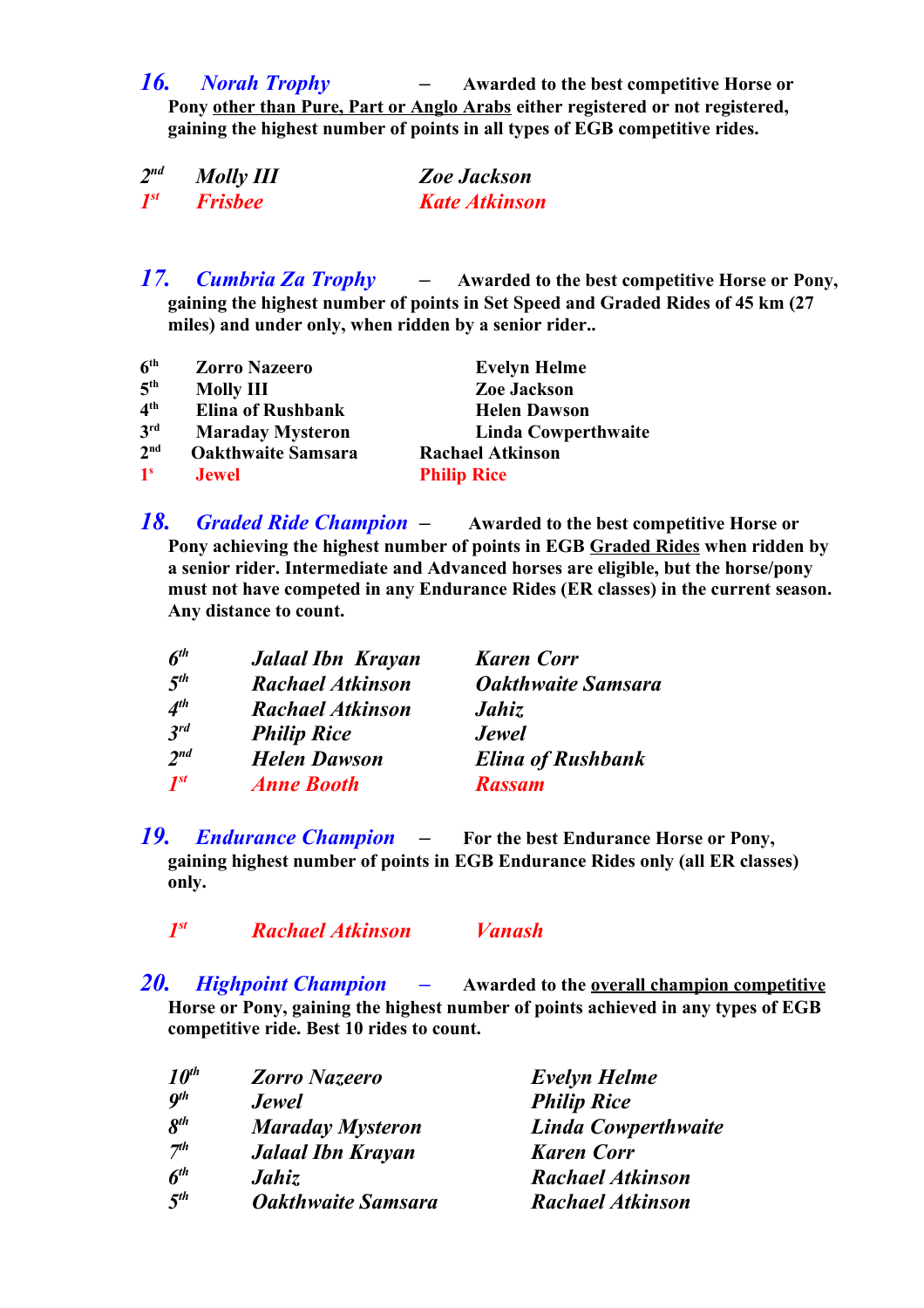| $4^{th}$          | <b>Frisbee</b>           |               |
|-------------------|--------------------------|---------------|
| $3^{rd}$          | <b>Elina of Rushbank</b> |               |
| $2^{nd}$          | Rassam                   |               |
| ****** <i>Ist</i> |                          | <b>Vanash</b> |

*th Frisbee Kate Atkinson rd Elina of Rushbank Helen Dawson nd Rassam Ann Booth*

- *\*\*\*\*\*\*1st Vanash Rachael Atkinson*
- *21. Britannia Double* **Awarded to the best pair of non-competitive Horses or Ponies, gaining the highest combination of kilometres in the current season in EGB Lancs Group Rides. All non- competitive kms to count and both junior and senior riders are eligible.**
- *6 Esta Leah and Shedykta*
- *5 Conman and Kym*
- *4 th Huggy Bear & HT Orient*
- *3 <i>Vanill Fudge and Whispering Willow*
- *2 Yealand Hoopla and Elina of Rushbank*
- *1 Cas Eldamah and Beauty of Bal*
- *22. Chanel Pairs* **Awarded to the best pair of competitive Horses or Ponies, gaining the highest number of points in any division of EGB competitive rides. One Horse/Pony to have only completed rides of 45km and under in the current season, and their best 10 rides will count. For the high mileage horse/pony, only rides of greater than 45 km will be included, and again their best 10 rides will count.**
	- *3 Maraday Mysteron and Zorro Nazeero 2 nd Jewel and Rassam 1 <u>Oakthwaite</u> Samsara and Vanash*

*Additionally this year we are awarding the Saar Companionship Trophy. Not awarded every year – only when someone nominates someone who they think has really helped or assisted with an incident or event – or just generally throughout the season. This year Betty Paul nominated Colin Proctor who has helped her with the horses*

*Colin Proctor - The Saar Companion Trophy*

*And Last but not least by any means … The Ride Organisers awards. As we say every year – without them we wouldn't be here – so a big thankyou to all of you:*

*Rachel Woodruff for the Rivington / Horwich Ride Jane Wood for The Coniston Cold Ride Maxine Lang for the Stalmine Ride Betty Paul & Barbara Smith for the Chipping Ride Lynne Jackson for the Ride For the* Ride *And Jean Merchant for her tireless efforts with the Croal Irwell Valley Ride*